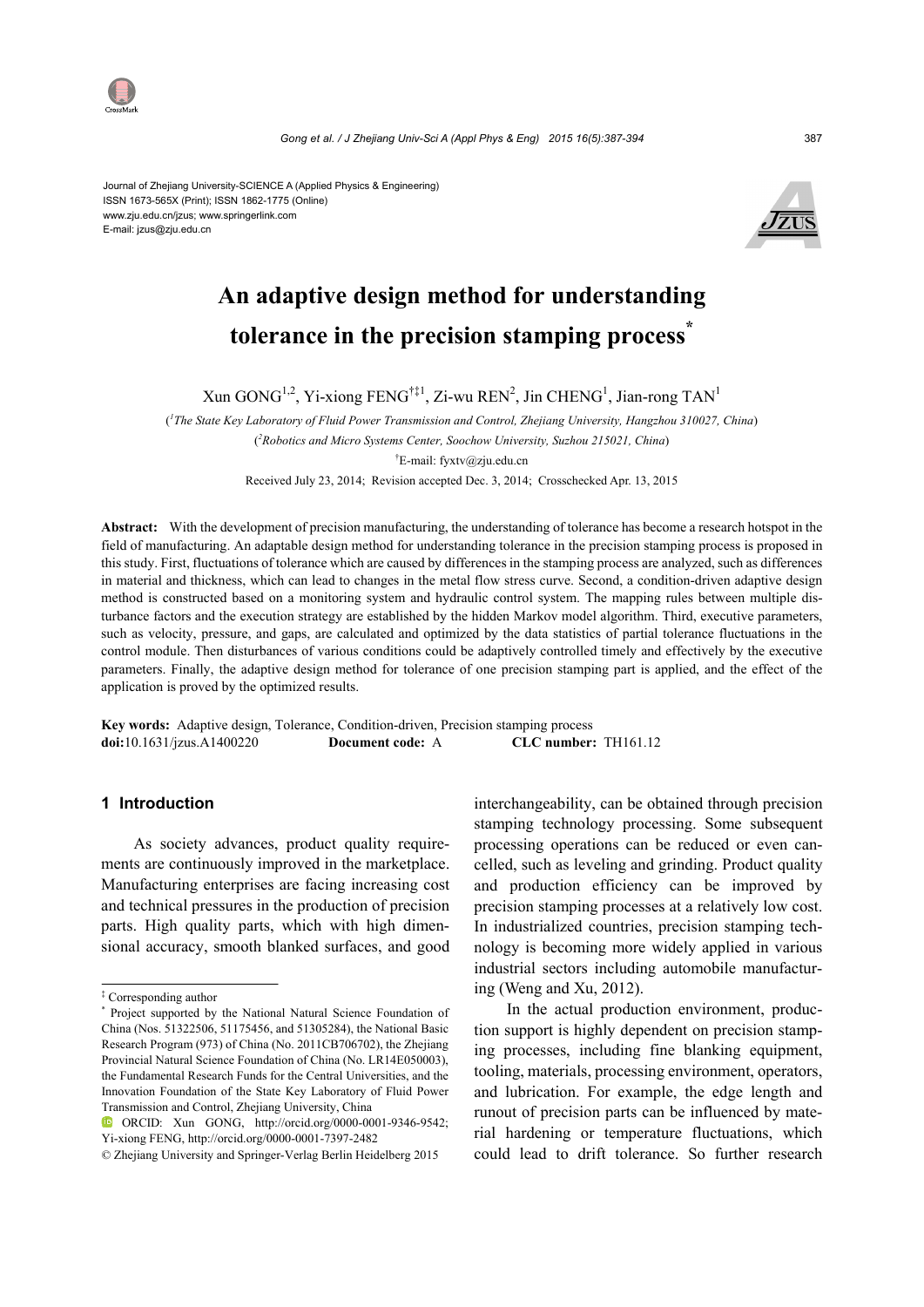concerning tolerance design in precision stamping processes is urgently needed and it would also help to promote the popularization and application of precision stamping processes.

As technology advances, many researchers have made a lot of achievements in the field of dimensional tolerances design and control. In 1983, an offsetting tolerance zone theory was proposed, which laid the theoretical basis for computer-aided tolerance design (Requicha, 1983). Virtual boundary requirements (VBR) were proposed to restrict the maximum physical condition and the smallest entity state of the parts, and then tolerance specification language was used to describe the VBR model (Etesami, 1993). The computer-aided tolerance optimal design method was proposed by using the simplified integrating region and Monte Carlo simulation (Wu and Yang, 1999). The robust tolerance design method was studied for manufacturing (Cao, 2003). A new functional tolerancing method was presented for a geometrical functional requirement to geometrical specification (Yang *et al.*, 2010). Meanwhile, some other research related to computer-aided tolerance design were being proposed, such as sequential tolerance control (STC) (Fraticelli *et al.*, 1997; 1999), some extension applications of sequential tolerance control (Cavalier and Lehtihet, 2000), a low-cost fault tolerance approach (Vakili *et al.*, 2009), material selection strategy for optimal structural design (Qiu *et al.*, 2013), and a multi-physics coupling field finite element analysis (Zhao *et al.*, 2009).

Tolerance is the amount of variation permitted in the part or the total variation allowed in a given dimension. The required geometry variation range of parts (tolerance) should be provided in the designs for machinery manufacturing. The fluctuation of the part geometry should be controlled in the required variation range to ensure the requirements of interchangeability and assembling. The part geometry would inevitably fluctuate because of disturbance factors in the manufacturing process. The monitoring system and operation modules are constructed on the basis of numerical control technology. The computeraided system is built to control process parameter adaptively. The fluctuation of the part geometry would be ensured in the tolerance range by this method.

In this sutdy, we analyzed the reasons for tolerance fluctuations, constructed the condition-driven adaptive design method for tolerance by using the hidden Markov model algorithm, and then presented the results of some experiments on the precision stamping process and discussed the feasibility and effectiveness of the adaptive design method.

#### **2 Tolerance fluctuation analyses**

Precision parts are produced based on geometric dimensions and process routes determined during detailed design. Aiming for high quality, operators process the raw material into parts using equipment in the production environment. There are inevitable disturbance factors (such as man, material, machine, method, measure, and environment (5M1E)) in the production environment affecting the processing quality. Tolerance fluctuations are caused by 5M1E in the manufacturing process which results in a loss of quality. Tolerance fluctuations would cause geometry errors of the precision parts in the manufacturing process, while there will also be dimension and position errors. The form and position errors impact the performance of the parts (assembly, structural strength, contact stiffness, interchangeability, sealing, motion accuracy, and meshing, etc.) in varying degrees. The influence is even more serious in a hostile environment such as high temperature and pressure.

To guarantee the processing quality, form and position errors of the parts geometry elements need to be restricted. Therefore, geometry features of the parts are required to meet geometric tolerances to restrict the form and position errors in the tolerance range. Characteristics of form and position errors include geometric size, the scope of the changes, and the direction and position of the parts. According to the Pareto principle, a few key condition factors cause most of the tolerance fluctuations. In the production process, the variation of geometric parameters is controlled in the tolerance fluctuations range by adjusting the critical condition factors.

Engineered raw materials are generally made from steel because of its excellent characteristics. There would not be any permanent deformation under the load stress which is less than the proof stress. In addition, it can be processed into almost any shape under a large enough load stress.

When the load stress is less than the proof stress, the strain  $\varepsilon$  is proportional to the stress  $\sigma$ . The final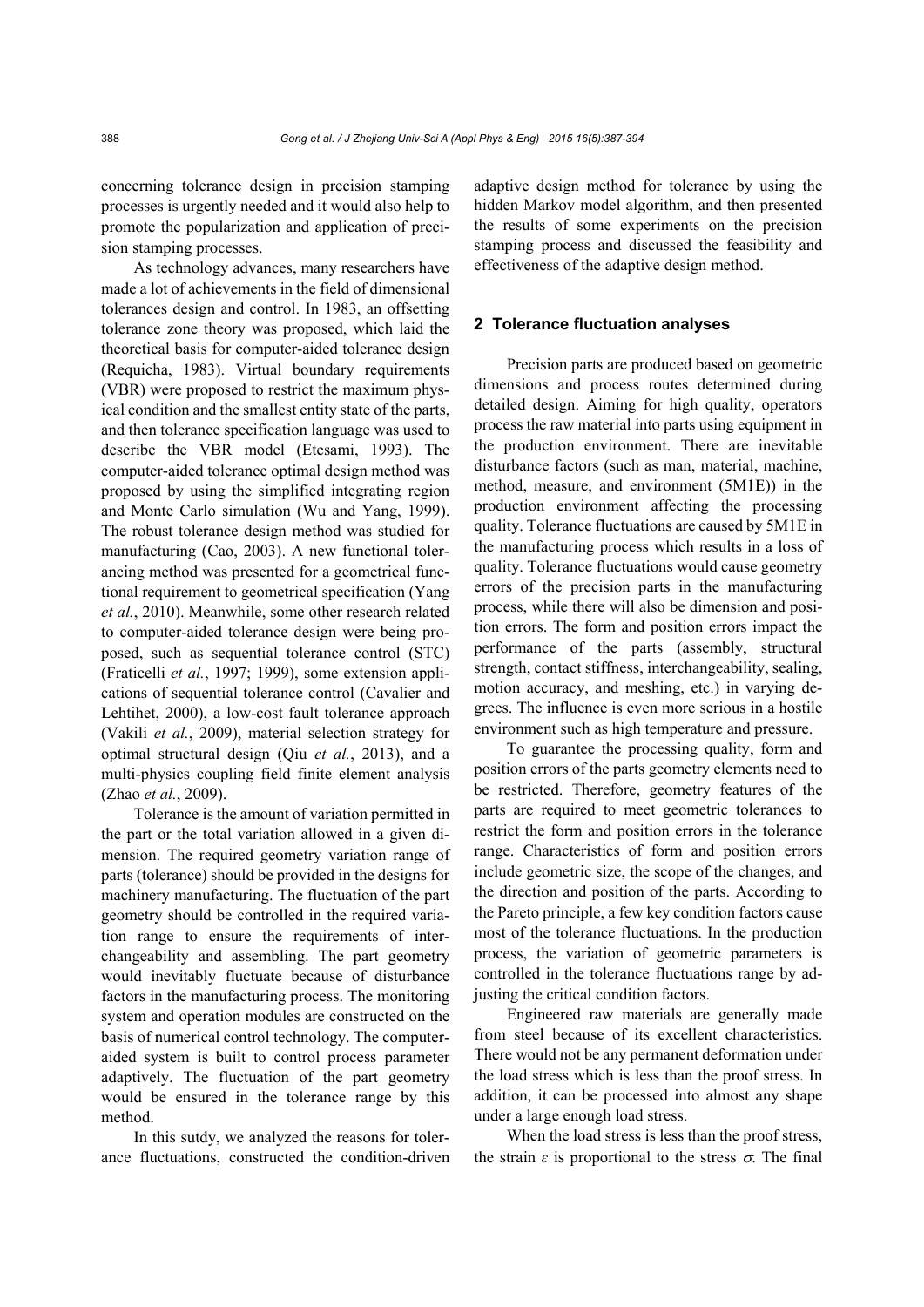value of the strain is determined by the modulus of elasticity and obeys Hooke's law:

$$
\varepsilon = \frac{\sigma}{E},\tag{1}
$$

where *E* is a constant.

When the load stress exceeds the proof stress, metallic materials begin to flow. The required stress can be obtained by the Hall-Petch formula:

$$
R_{\rm e} = \sigma_{\rm iy} + \Delta \sigma_{\rm c} + \Delta \sigma_{\rm v} + \Delta \sigma_{\rm o} + k_{\rm y} / \sqrt{d} \,,\qquad(2)
$$

where  $R_e$  is the elastic limit, the load stress when the metal begins to flow;  $\sigma_{\rm iv}$  is the Peierls stress, the internal friction which must be overcome when the metal flows;  $\Delta \sigma_c$  is the increment of strength of materials caused by the solid solution intensification;  $\Delta \sigma_{v}$  is the increment of strength of the materials caused by strain hardening;  $\Delta \sigma_0$  is the increment of strength of materials caused by dispersion strengthening;  $k_y / \sqrt{d}$  is the increment of strength of the materials caused by fine-grain strengthening; *k*y, the resistance of the grain boundary, is constant; and *d* is the diameter of the grain. Eq. (2) shows that the elastic limit of the metal material is the superposition of the values of different mechanisms. These values constitute the material strength.

Phenomena such as Peierls stress, strain hardening, and fine-grain strengthening of the metallic material could appear when the load stress exceeds the proof stress. Fig. 1 is the schematic diagram of the plastic deformation of metallic materials in the precision stamping testing process.



**Fig. 1 Plastic deformation of metallic materials** 

The gain structure of material forming in the zone will change in the metal forming processes, such as stamping, deep drawing, bending, and punching. Grains are elongated or compressed along the direction of the processing, and accompanied by hardening. Strength characteristics, such as yield strength, tensile strength, or hardness, would be enhanced because of the hardening effect. But at the same time, toughness characteristics, such as elongation, constriction, and impact properties, would be reduced. Geometric tolerance of precision parts could fluctuate significantly because of grain flow and intensity changes in the stamping process.

Stamping trials were conducted using two types of steel materials (Q345 and 35#) to study the hardening state. The measurement data were carried out by quadratic fit. Fig. 2 and Fig. 3 were obtained to show stress variation in the steel.



The fitting curve of the experimental data is shown in Fig 2. The test object was a generic steel material (No. Q345). The average curvatures of the hardening state curves of the material forming were different with different distances to the precision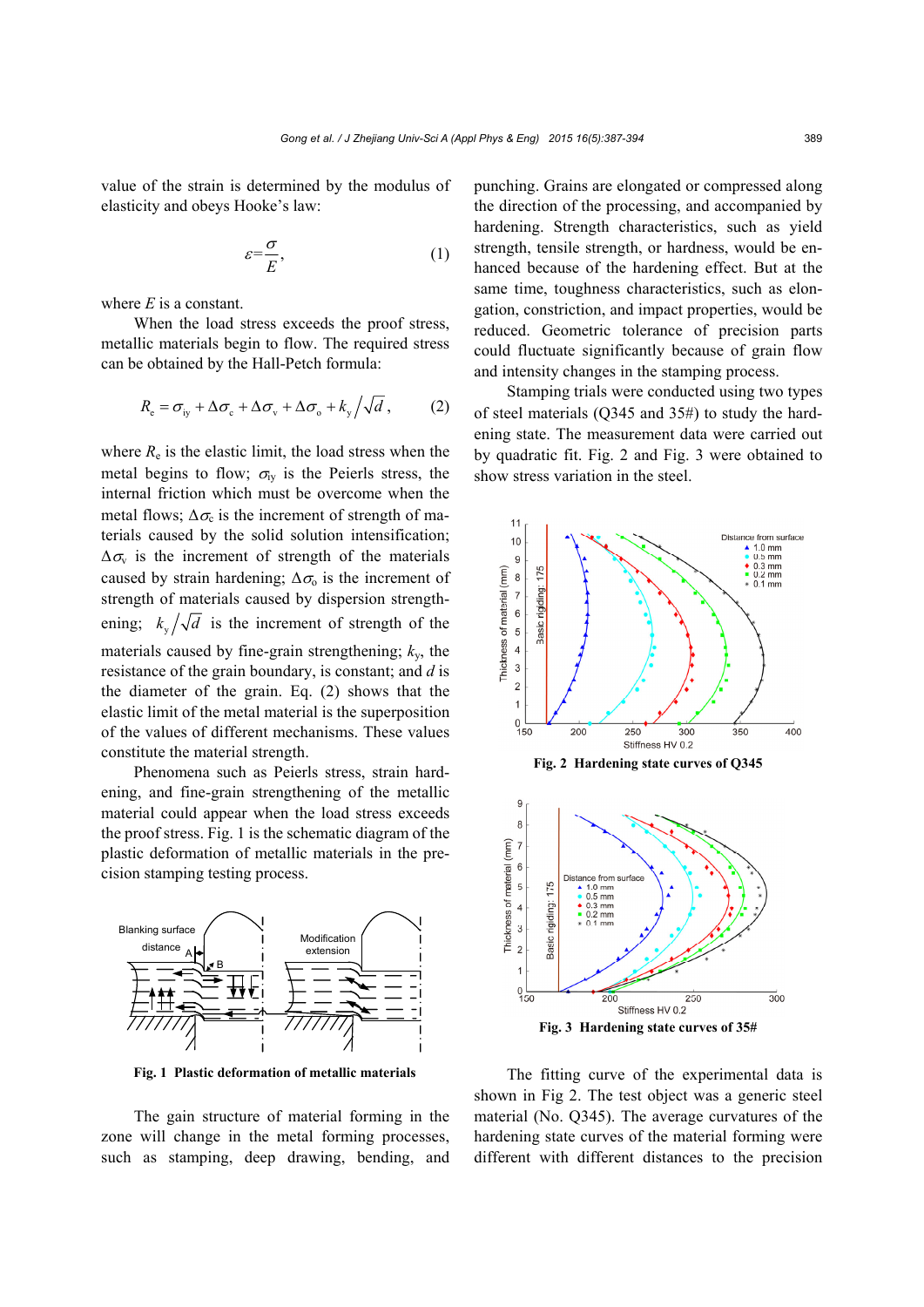stamping surface when the load stress exceeded the proof stress. The smaller the distance, the greater the material hardening change. The hardening degree of distance 0.1 mm was greater than 1 mm (Fig. 2). The same situation happens in Fig. 3 with the test object No. 35#. The basic strength of the material stayed the same when the load stress was less than the proof stress or the distance was more than 1 mm (which is shown as the vertical line).

By analyzing the results shown in Figs. 2 and 3, we can see that the hardening state curves of different materials were different. Under the same distance, the values of the hardening state of different materials were different. Stiffness presents the physical parameter of pressure in the stamping process. Oriented to different raw materials, thickness, and molds, fluctuations of geometric tolerance were caused and the processing quality decreased without the adaptive design for the pressure control.

The precision stamping process was constitutive of the stamping equipment, steel, mold, and other condition factors. Process parameters included the stamping speed, pressure, material type, thickness of steel, geometries, structure and precision of the mold, temperature, lubrication, humidity, and so on. The disturbances of these parameters would result in a series of system errors and random errors to lead tolerance fluctuations. The precision stamping process was adaptively controlled based on the change status of these disturbance factors to minimize the volatility of the manufacturing tolerances.

#### **3 Adaptive design model**

The precision stamping device is constituted by the function, behavior, structure, carriers, and other design elements. In the mechanical system design theory, there are reciprocating mapping relationships among function domain (F-domain), behavior domain (B-domain), and carrier domain (C-domain) (Umeda *et al.*, 1990). Functionality is achieved by the combination of product behavior. Behavior is performed by the carriers. The carrier is the basis of components that make up the complete device. During the precision stamping process, the device performance degrades because of condition fluctuations.

The state data are traced back to the source of the fluctuations in condition factors by the hidden Markov model (HMM). The carrier domain is calculated through the mapping relationships of the device structure. Feedback of the tolerance fluctuations is regulated by controlling the execution parameters of the carrier. Then a closed-loop feedback adaptive control system for computer-aided tolerance can be proposed.

The HMM is a doubly stochastic process on the basis of the Markov chain. One is the Markov chain that describes the transfer of the states. Another describes the corresponding relationships with statistics between the states and the monitoring data. Real random states of the process are hidden in the monitoring data. The observation process is completely determined by the real states of the process. The status of the condition disturbance factors which are monitored by the sensors is random in the precision stamping process. As with the process conditions, machining quality cannot be obtained directly from the monitor. States of tolerance fluctuations of parts are hidden in the monitoring data of the conditional disturbance factors. States and trends of tolerance fluctuations of parts are calculated by the HMM in the adaptive control method of tolerance.

The HMM is expressed by the following five parameters (Rabiner, 1989):

*N*: The number of hidden states  $(\theta_i)$  of the hidden Markov chain is expressed as *N*, and the states are expressed as *S*. The state of the hidden Markov chain at time  $t$  is expressed as  $q_t$ .

$$
S = \{\theta_1, \theta_2, \cdots, \theta_N\},
$$
  
\n
$$
q_t \in \{\theta_1, \theta_2, \cdots, \theta_N\}.
$$
\n(3)

*M*: The number of different values monitored by the corresponding sensors in the process is expressed as *M*. The set of monitoring values is represented as *V*, and  $v_i$  is the element of the set *V*.

The monitoring value at time *t* is expressed as *ot*.

$$
o_t \in \{v_1, v_2, \cdots, v_M\}.
$$
 (4)

 $\pi$ : The probability distribution of the initial state  $(q_t)$  in the process is expressed as  $\pi$ .

$$
\pi = {\pi_1, \pi_2, \cdots, \pi_N}.
$$
 (5)

Supplementary,  $\pi_i = P(q_1 = \theta_i)$  and  $1 \leq i \leq N$ .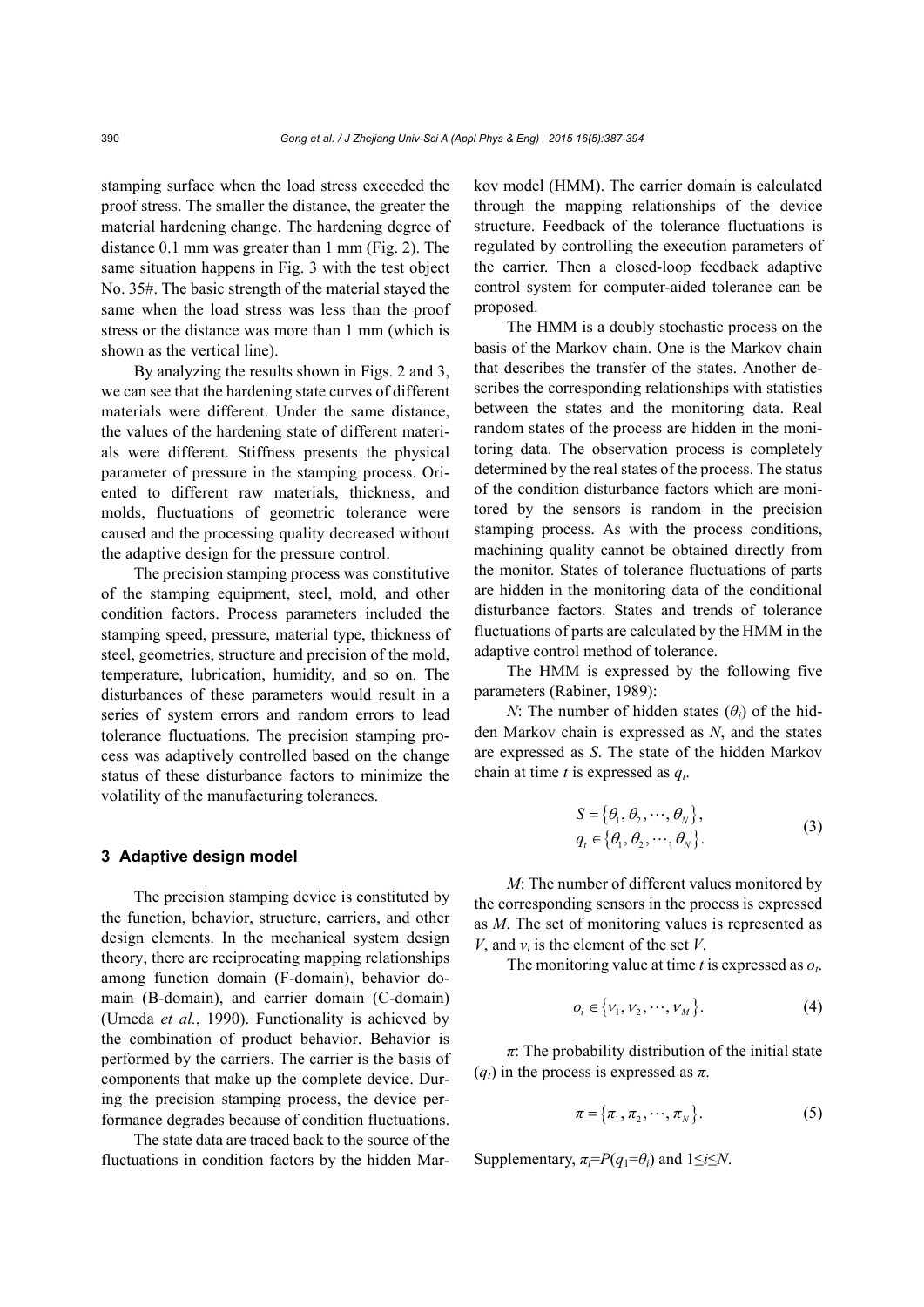*A*: The state transition probability matrix is expressed as *A*.

$$
A = (a_{ij})_{N \times N},
$$
\n
$$
\pi_i = P(q_1 = \theta_i) \text{ and } 1 \le i \le N, 1 \le j \le N.
$$
\n
$$
(6)
$$

*B*: The monitor value probability matrix is expressed as *B*.

$$
\mathbf{B} = (b_{jk})_{N \times M},
$$
\n
$$
b_{jk} = P(o_t = v_k | q_t = \theta_j) \text{ and } 1 \le j \le N, 1 \le k \le N.
$$
\n
$$
(7)
$$

The states of tolerance fluctuations are identified by the following three steps:

Step 1: Initial values selection. Statistical data of the tolerance fluctuations in the precision stamping process are analyzed. The initial values of *A* and *B* are selected in the historical statistics to meet the constraints of Eqs. (3)–(7).

Step 2: Model training. The probability is defined as  $\xi_i(i, j)$  when HMM is in state  $\theta_i$  at time *t*, while in state  $\theta_i$  at time  $t+1$  based on the given training sequence *O* and model *λ*.

$$
\xi_i(i,j) = P(q_i = \theta_i, q_{i+1} = \theta_j \mid O, \lambda). \tag{8}
$$

The probability of Markov chain in the state  $\theta_i$  at time *t* is expressed as  $\gamma_t(i)$ :

$$
\gamma_{t}(i) = \sum_{j=1}^{N} \xi(i, j) = \frac{[a_{t}(i)b_{t}(i)]}{P(O|\lambda)}.
$$
\n(9)

Parameters are conducted by several iterative operations by using the revaluation formula of the Baum-Welch algorithm. Convergent parameters of the model  $\tilde{\lambda} = (\tilde{\pi}, \tilde{A}, \tilde{B})$  were obtained to meet the requirements of the error range.

$$
\overline{\pi} = \gamma_1(i),
$$
\n
$$
\overline{\alpha}_{ij} = \sum_{t=1}^{T-1} \xi_t(i,j) / \sum_{t=1}^{T-1} \gamma_t(i),
$$
\n
$$
\overline{b}_{jk} = \sum_{t=1}^{T} \gamma_t(j) / \sum_{t=1}^{T} \gamma_t(j).
$$
\n(10)

Step 3: State solution. State sequence *Θ* is estimated by the Viterbi algorithm in those cases when the value of  $P(\Theta|V)$  is at the maximum. It can be calculated by the Bayes formula:

$$
P(\Theta | V) = \frac{P(\Theta)P(V | \Theta)}{P(V)}.
$$
\n(11)

The discriminated function is defined as *gΘ*(*V*) because  $P(V)$  has no impact on the estimation method:

$$
g_{\Theta}(V) = P(\Theta)P(V|\Theta). \tag{12}
$$

According to a first-order Markov process, the following equations can be expressed:

$$
P(\Theta) = P(\theta_1, \theta_2, \cdots, \theta_n)
$$
  
=  $P(\theta_1)P(\theta_1|\theta_2)\cdots P(\theta_n|\theta_{n-1}),$  (13)

$$
P(V|\Theta) = P((v_1, v_2, \cdots, v_n)|(\theta_1, \theta_2, \cdots, \theta_n))
$$
  
=  $P(v_1|\theta_1)P(v_2|\theta_2) \cdots P(v_n|\theta_n).$  (14)

The following formula can be obtained after transformation:

$$
g_{\Theta}(V) = P(\Theta)P(V|\Theta) = P(\theta_1)P(V|\Theta)
$$
  
= 
$$
\prod_{t=2}^{n} P(\theta_t | \theta_{t-1}) \prod_{t=1}^{n} P(\nu_t | \theta_t).
$$
 (15)

Eq. (15) was carried out by the logarithm operation due to the same monotonicity between lg*x* and *x*.

$$
\lg g_{\theta}(V) = P(\theta_1) + P(\nu_1 | \theta_1) + \sum_{t=2}^{n} (P(\theta_t | \theta_{t-1}) + P(\nu_t | \theta_t)).
$$
 (16)

The model parameters of HMM are obtained by revaluating the monitoring data. The maximum values of the sub-state are calculated for each state at each time. The sequence *Θ* of the state values at each time can be obtained by accumulating the sub-state values. The sequence is the hidden tolerance fluctuant states in the precision stamping process.

Once the volatility of the tolerance fluctuations exceeded the tolerance range in design, the adaptive control strategy would be activated in the computer numerical control system. The process execution parameters were adjusted adaptively to reduce the volatility.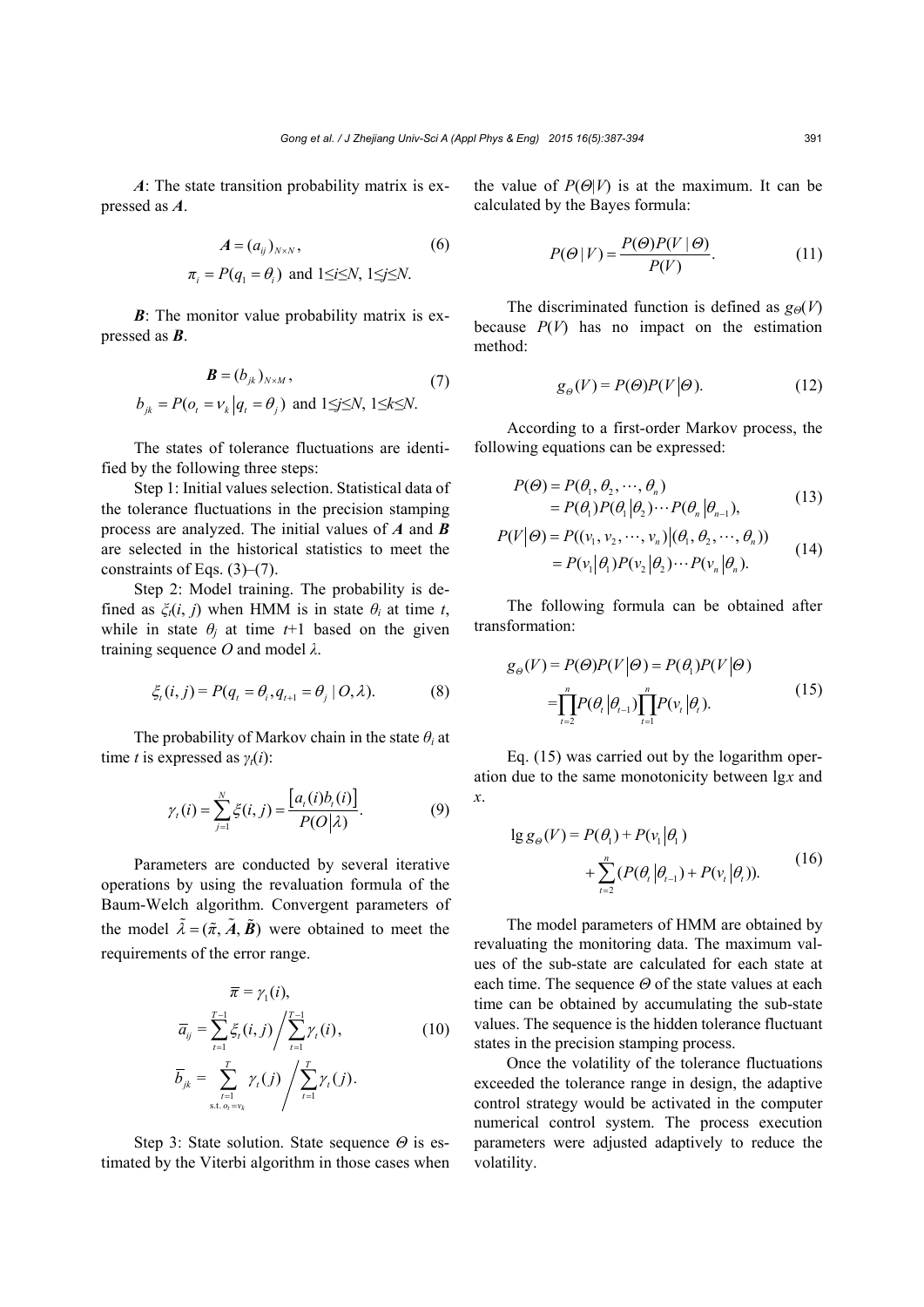#### **4 Simulation results and discussion**

A precision stamping process is used to cut or mold materials based on the plastic shear theory, and it is pressed on a dedicated piece of press equipment using a precision die with a non-traditional structure. The precision stamping process makes the materials to generate the plastic deviatoric deformation under huge pressure. With the extensive application of new materials and computer technology, the high required accuracy of the geometric dimensions of various components has increased. The adaptive design method is proposed to control the process parameters which would reduce the tolerance fluctuations. It is a very significant approach for improving the processing quality and accuracy in the precision stamping process. Fig. 4 is a design model of a dedicated die in the precision stamping process.

The compound die mainly includes a blanking die, punch-die, drawing punch, and the blank holder ring parts. In the precision stamping process, first, a V-shaped gear ring is placed under the pressure *Fx*. The material is pressed into a concave mold. Then the lateral side pressure is formed on the inner surface of the V-shaped gear ring to effectively prevent the



**Fig. 4 Design model of dedicated die** 

tearing and lateral flowing of the metallic materials in the shear region. The steel sheet is constricted by the blanking die under the combined pressure effects of the load stress  $F_x$  and the back pressure  $F_z$  of the ejector plate. Once the state of the material is completely pressed, the material is stamped by the pressing stress *Fy*.

Precision stamping tests were carried out several times under the traditional processing methods on steel materials (No. 35#). The test data is shown in Table 1.

Basic process parameters were held constant, while some particular condition factors were allowed to fluctuate in the trials. It was shown that the volatility of the tolerance fluctuation was different in different trials. Comparing three sets of data from trials  $S_1$ ,  $S_2$ , and  $S_3$ , the tolerance changes by 0.070, 0.035, and 0.024, respectively. The fluctuation range is about 0.028. By analyzing the trials  $S_2$ ,  $S_4$ , and  $S_5$ , the fluctuation range is about 0.270. The amount of the fluctuation range for this data set is 10 times that of the former. The fluctuation range should be reduced by redesigning the process parameters when the condition factors change.

Process parameters were adjusted adaptively under the adaptive method by the monitoring system and HMM algorithm in five different types of tests. The simulations of the adaptive process parameters are shown in Figs. 5–9. The results of the adaptive control method of tolerance in the precision stamping process are shown in Table 2.

The relationships among the stamping pressure, breakpoints, and the displacement of the punch were obtained by fitting curves in Matlab. The results can be seen in Figs. 5–9. As the blanking clearance increased (as trials  $S_1$ ,  $S_2$ , and  $S_3$ ), the displacement of the punch increased non-linearly (0.235, 0.262, and 0.296), and the maximum stamping pressure decreased (2.04, 2.01, and 1.96). The fluctuation range

| Trial   | clearance<br>(mm) | punch<br>(mm) | Blanking Radius of Fillet radius Radius<br>of punch<br>(mm) | of die<br>(mm) | Fillet<br>radius of<br>$die$ (mm) | Thickness<br>of steel<br>(mm) | Velocity<br>(mm/s) | Metal<br>type | Pressure<br>$(\times 10^4 \text{ N})$ | Dis-<br>placement<br>(mm) | Distance of<br>fracture<br>(mm) | Tolerance<br>fluctuation<br>(mm) |
|---------|-------------------|---------------|-------------------------------------------------------------|----------------|-----------------------------------|-------------------------------|--------------------|---------------|---------------------------------------|---------------------------|---------------------------------|----------------------------------|
| $S_1$   | 0.05              | 9.95          | 0.1                                                         | 10             | 0.1                               |                               | 20                 | 35#           |                                       | 0.260                     | 0.330                           | 0.070                            |
| S,      | 0.1               | 9.9           | 0.1                                                         | 10             | 0.1                               |                               | 20                 | 35#           | າ                                     | 0.292                     | 0.327                           | 0.035                            |
| $S_{3}$ | 0.15              | 9.85          | 0.1                                                         | 10             | 0.1                               |                               | 20                 | 35#           | າ                                     | 0.326                     | 0.350                           | 0.024                            |
| S,      | 0.1               | 9.9           | 0.1                                                         | 10             | 0.1                               | ı .5                          | 20                 | 35#           | າ                                     | 0.375                     | 0.472                           | 0.097                            |
| S,      | 0.1               | 9.9           | 0.1                                                         | 10             | 0.1                               |                               | 20                 | 35#           | າ                                     | 0.498                     | 0.803                           | 0.305                            |

**Table 1 Measured data of the experiments in five states**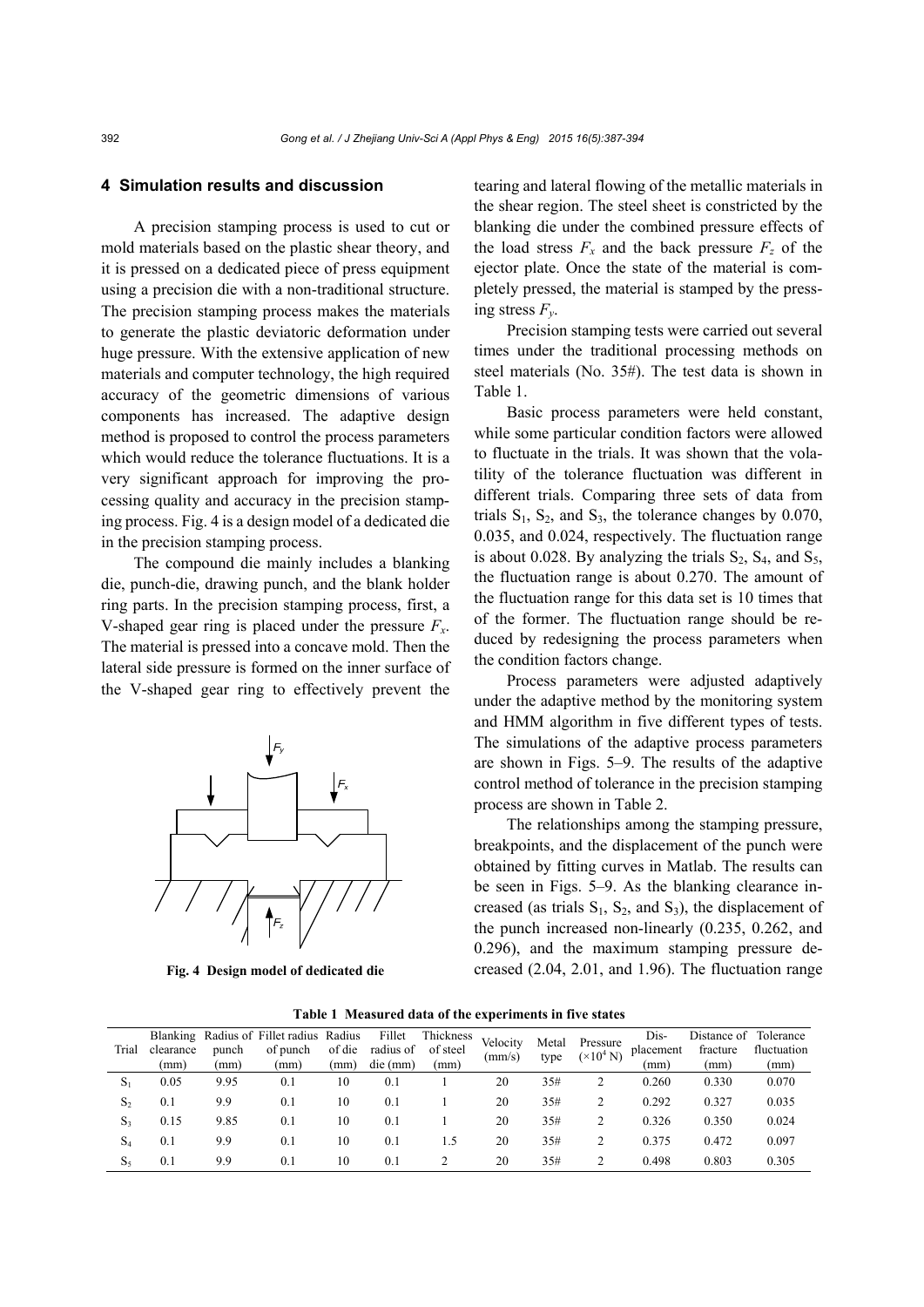is about 0.009. As shown, the thickness of the steel changed (as trials  $S_2$ ,  $S_4$ , and  $S_5$ ), the distance of the fracture increased (0.281, 0.362, and 0.434), and the maximum stamping pressure increased (2.01, 2.01, and 2.93). The fluctuation range is about 0.017. Compared with the fluctuation range 0.270, the fluctuation range was significantly reduced (from 0.270 to 0.017, turned around 1/16). The process quality was significantly improved by using the adaptive design method.



**Fig. 5 Simulation of adaptive control in S1**



Fig. 6 Simulation of adaptive control in S<sub>2</sub>



**Fig. 7 Simulation of adaptive control in S3**



**Fig. 8 Simulation of adaptive control in S4**



**Fig. 9 Simulation of adaptive control in S5**

**Table 2 Measured data of the experiments in five states**

| Trial          | Max<br>pressure<br>$\rm (x10^4 N)$ | Displace-<br>ment (mm) | Distance<br>of fracture<br>(mm) | Tolerance<br>fluctuation<br>(mm) |
|----------------|------------------------------------|------------------------|---------------------------------|----------------------------------|
| $S_1$          | 2.04                               | 0.235                  | 0.248                           | 0.013                            |
| S <sub>2</sub> | 2.01                               | 0.262                  | 0.281                           | 0.019                            |
| $S_3$          | 1.96                               | 0.296                  | 0.318                           | 0.022                            |
| $S_4$          | 2.01                               | 0.345                  | 0.362                           | 0.027                            |
| $S_5$          | 2.93                               | 0.398                  | 0.434                           | 0.036                            |

## **5 Conclusions**

An adaptive design method to the tolerance fluctuation problem in machining of precision parts has been developed and presented. Status and trends of tolerance fluctuations of parts are calculated by the HMM based on the monitoring data of the press equipment. There are some meaningful observations in this study which are presented as follows:

1. Stamping experiments were conducted in two kinds of steel materials (Q345 and 35#) to study the